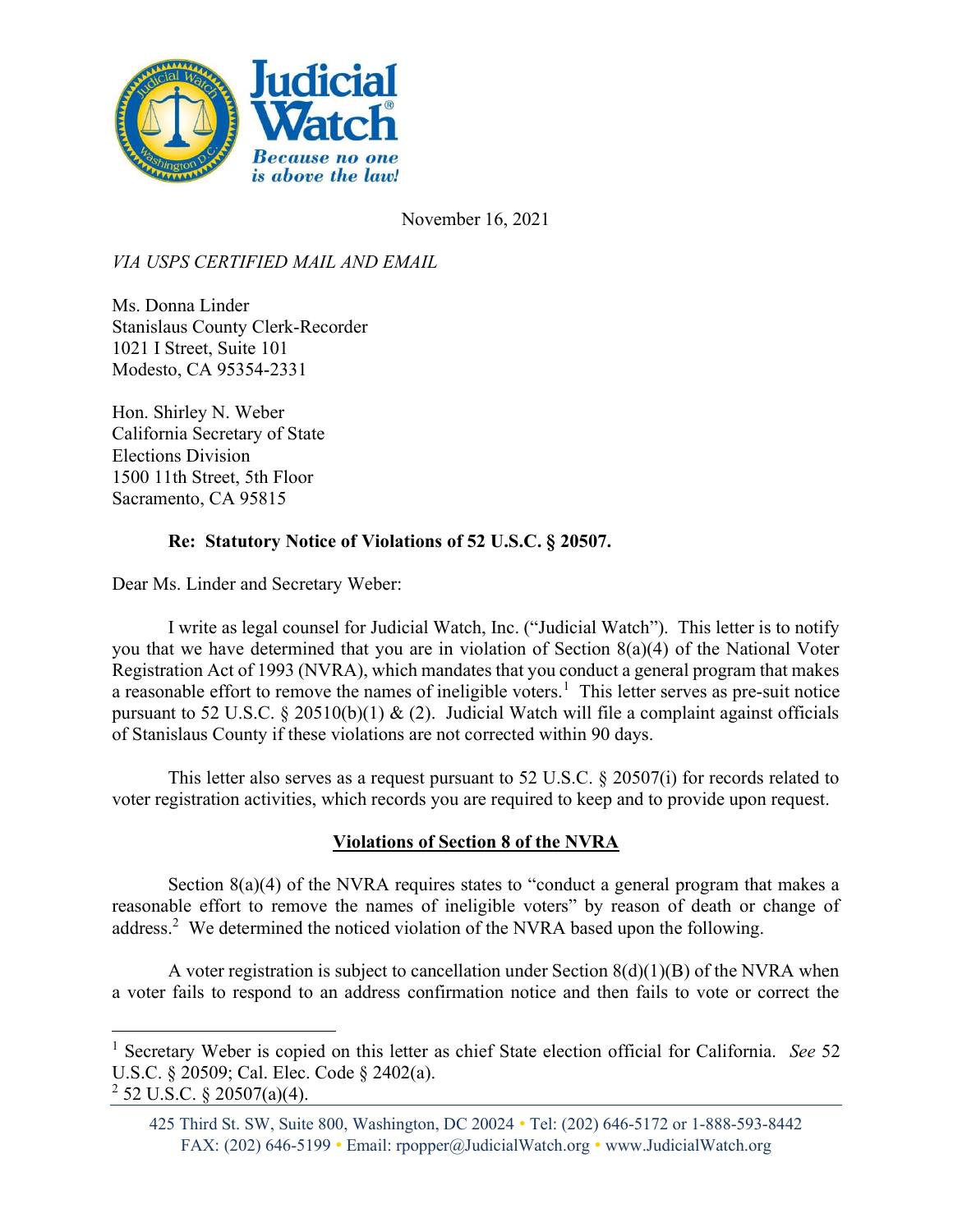Statutory Notice of NVRA Violations November 16, 2021 Page | 2

registration record before the second general federal election following the notice.<sup>3</sup> The Supreme Court has held that such removals are mandatory.<sup>4</sup>

Federal law requires the Election Assistance Commission (EAC) to submit a report to Congress every second year assessing the impact of the NVRA on the administration of federal elections during the preceding two years.<sup>5</sup> Federal regulations require chief State election officials to provide data to the EAC for use in this report.  $6$  The EAC has published the data it received from the states—including your state—for the last two reporting periods. Together these datasets contain four years of self-reported data concerning compliance with the NVRA, from November 2016 through November 2020.<sup>7</sup>

The data shows that Stanislaus County reported removing two  $(2)$  voter registrations pursuant to Section 8(d)(1)(B) in that four-year period. It is simply not possible to comply with the NVRA while removing so few registrations under that provision. Many tens of thousands of voters must have changed residence without notifying election officials during those four years.

Accordingly, this letter serves as official statutory notice, pursuant to 52 U.S.C. §  $20510(b)(2)$ , of violations of the NVRA. In response to this letter, please indicate whether you admit or contest the accuracy of the cited data. In this regard, please note:

1. The relevant data was provided to a federal commission by your state, acting pursuant to a federal mandate. Thus, it will not do simply to assert that "Judicial Watch got it wrong." These are your state's official numbers. If they are incorrect, it is the fault of someone in your county or state government.

2. If the data are incorrect, please provide what you believe to be the correct numbers for the relevant four-year period.

3. In the same vein, if registrations were removed pursuant Section  $8(d)(1)(B)$  after November 2020, please tell us, and tell us how many were removed.

 $3$  52 U.S.C. § 20507(d)(1)(B).

<sup>4</sup> Husted v. A. Philip Randolph Inst., 138 S. Ct. 1833, 1841-42 (2018).

 $5$  52 U.S.C. § 20508(a)(3).

<sup>6</sup> 11 C.F.R. § 9428.7.

<sup>&</sup>lt;sup>7</sup> The data are available at https://www.eac.gov/research-and-data/datasets-codebooks-andsurveys. Data for the most recent reporting period (November 2018 through November 2020) is available under "2020" as "EAVS Datasets Version 1.1 (released October 8, 2021)." Column "CZ" shows the number of cancellations pursuant to Section  $8(d)(1)(B)$  of the NVRA. Data for the previous reporting period (November 2016 through November 2018) is available under "2018" as "EAVS Datasets Version 1.3 (released July 15, 2020)." Column "CX" shows the relevant cancellations under Section 8(d)(1)(B).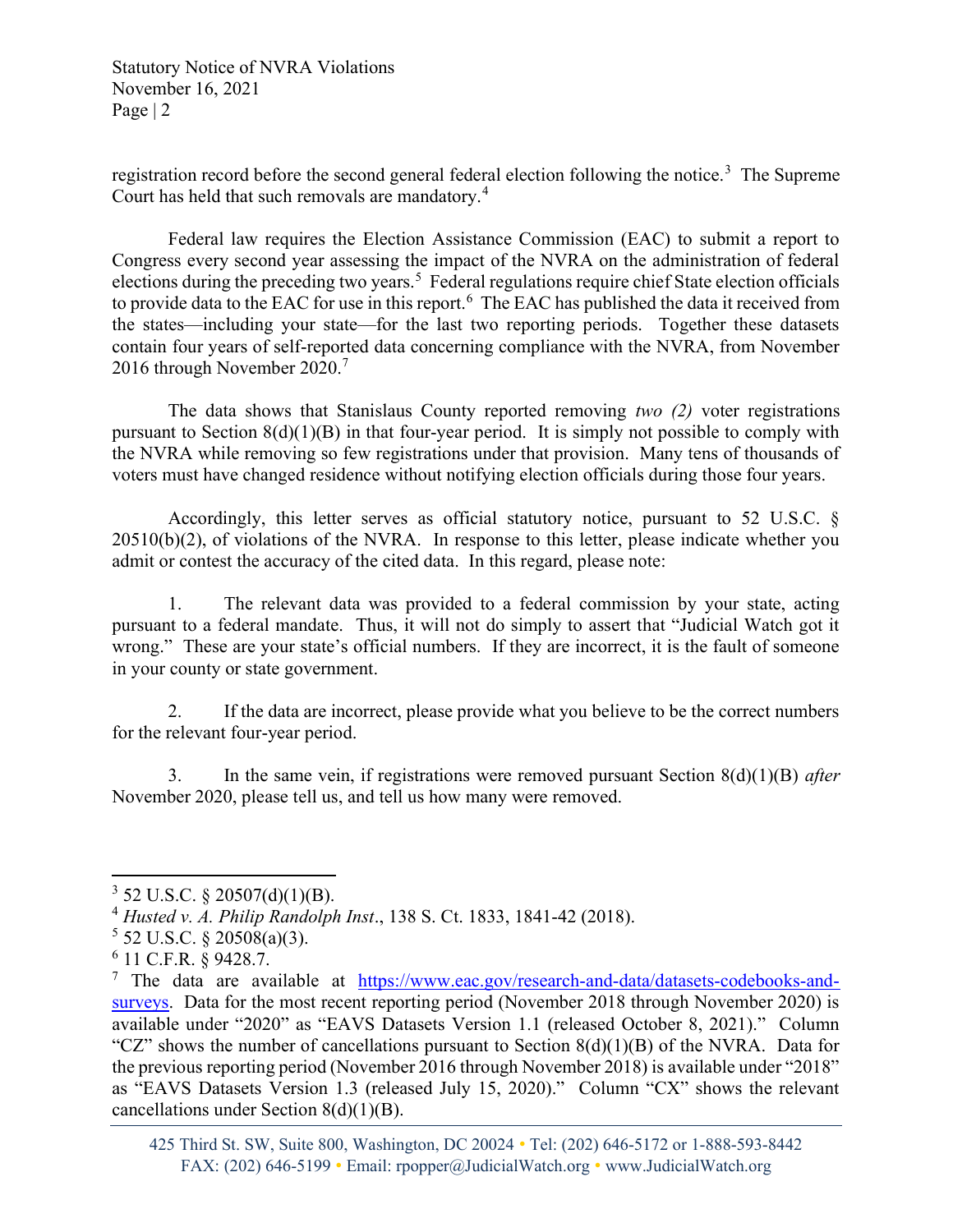Statutory Notice of NVRA Violations November 16, 2021 Page  $|3|$ 

4. Note that we are *only* referring to registrants who were sent an address inquiry notice, failed to respond, and then failed to vote or otherwise appear in the next two consecutive general federal elections, as set forth in Section  $8(d)(1)(B)$  of the NVRA. We are *not* referring to registrations removed for any other reason. Specifically, we are not referring to total removals, to removals on account of the death of the registrant, or to removals where a registrant announces or confirms a change of address to relevant officials.

In the event Judicial Watch files a complaint against you, we are likely to attach a copy of this letter. If your answer is nonresponsive or non-substantive, we will point it out.

## Request for Records Pursuant to NVRA Section 8(i)

Section  $8(i)(1)$  of the NVRA requires that "[e]ach state shall maintain for at least 2 years and shall make available for public inspection . . . all records concerning the implementation of programs and activities conducted for the purpose of ensuring the accuracy and currency of official lists of eligible voters." 52 U.S.C. § 20507(i)(1). That provision goes on to specifically provide that "[t]he records maintained . . . shall include lists of the names and addresses of all persons to whom [address confirmation] notices . . . are sent, and information concerning whether or not each such person has responded to the notice." *Id.*,  $\S 20507(i)(2)$ .

Pursuant to Section 8(i), we ask that both Stanislaus County and Secretary Weber provide the following records to Judicial Watch:

1. Copies of the county's most recent voter registration database, including fields indicating each registered voters' name, full date of birth, home address, most recent voter activity, and active or inactive status.

2. A list of the names and addresses of all persons in the county to whom notices described in 52 U.S.C. § 20507(d)(2) were sent, and information concerning whether or not each such person responded to the notice.

3. Communications concerning the U.S. Election Assistance Commission's 2020 Election Administration and Voting Survey, including, but not limited to, responses to Section A of that survey, and any records provided along with those responses.

4. All records concerning any internal or external audit, evaluation, assessment, review, analysis, critique, or request for or response to any of the foregoing, relating to the accuracy and currency of the county's official lists of eligible voters.

5. All records concerning any instance(s) of voter fraud, including, but not limited to, impersonation fraud, double voting, registration fraud, absentee ballot fraud, mail-in ballot fraud, registration or voting by noncitizens, unlawful assistance, or aiding, abetting, or conspiring to commit any of the foregoing.

<sup>425</sup> Third St. SW, Suite 800, Washington, DC 20024 • Tel: (202) 646-5172 or 1-888-593-8442 FAX: (202) 646-5199 • Email: rpopper@JudicialWatch.org • www.JudicialWatch.org